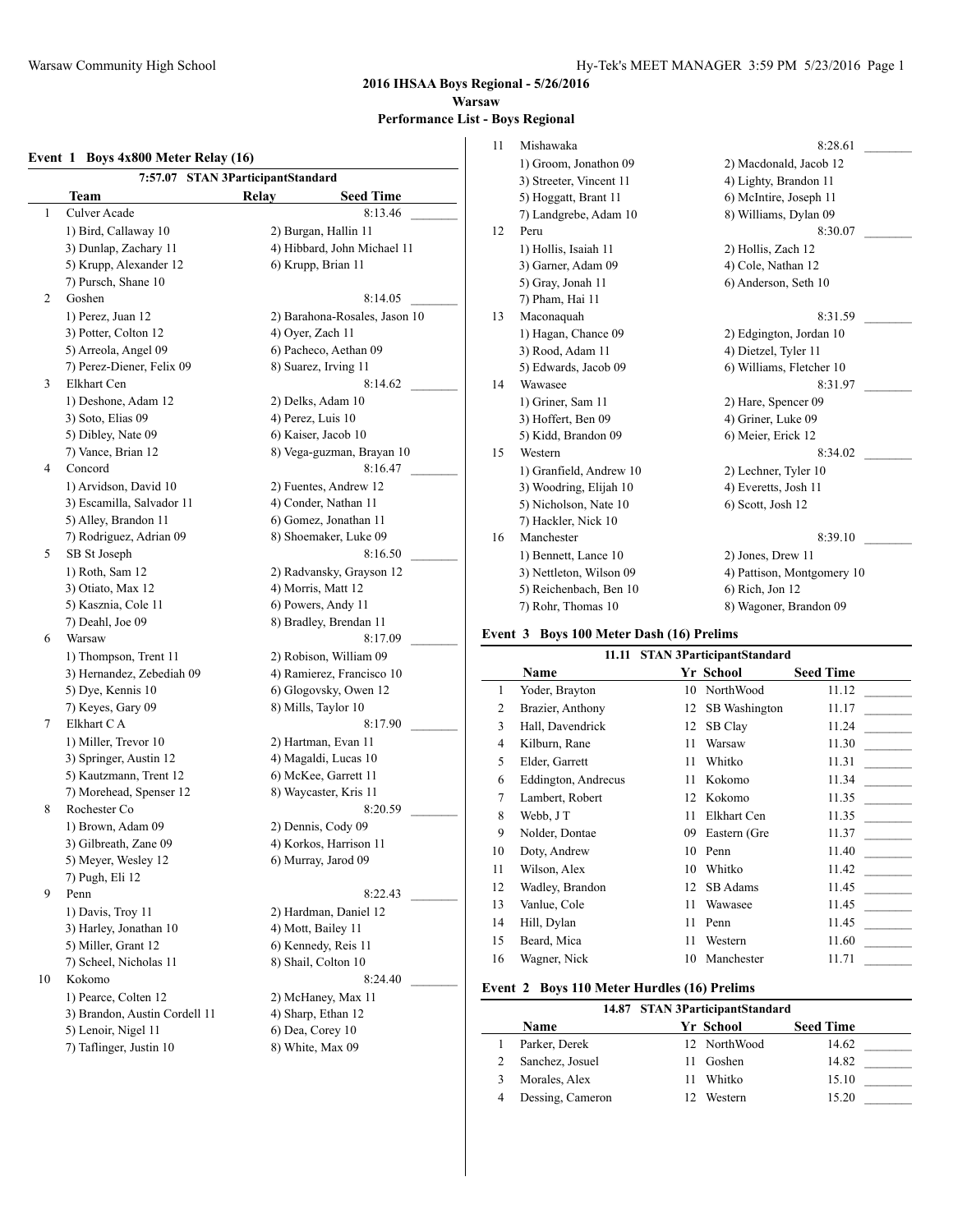#### **2016 IHSAA Boys Regional - 5/26/2016 Warsaw**

**Performance List - Boys Regional**

#### **Event 2 ...(Boys 110 Meter Hurdles (16) Prelims)**

|    | Name              |     | <b>Yr School</b> | <b>Seed Time</b> |
|----|-------------------|-----|------------------|------------------|
| 5  | Quarandillo, Nick | 12. | Elkhart Cen      | 15.30            |
| 6  | Stump, Jacob      | 11  | NorthWood        | 15.32            |
| 7  | Kerrn, Kenny      | 11  | Jimtown          | 15.69            |
| 8  | Mackowicz, Seth   | 11  | Mishawaka        | 15.74            |
| 9  | Ashcraft, Keyton  |     | 12 Logansport    | 15.76            |
| 10 | Brady, Drew       | 11  | Penn             | 15.78            |
| 11 | Tyler, Rolando    |     | 12 Kokomo        | 15.79            |
| 12 | Juday, Jake       | 10  | Tipton           | 15.91            |
| 13 | Perez, Ben        | 11  | Rochester Co.    | 15.96            |
| 14 | Ciotta, Mitchell  | 10  | Logansport       | 15.97            |
| 15 | Calderone, Tim    | 11  | Mishawaka        | 16.20            |
| 16 | Johnson, Kobe     | 09  | Plymouth         | 17.54            |

#### **Event 9 Boys 200 Meter Dash (16) Prelims**

|                |                     |    | 22.34 STAN 3ParticipantStandard |                  |
|----------------|---------------------|----|---------------------------------|------------------|
|                | Name                |    | Yr School                       | <b>Seed Time</b> |
| 1              | Gessinger, Bailey   | 12 | NorthWood                       | 21.87            |
| $\overline{c}$ | Munson, Owen        | 12 | Northwestern                    | 22.35            |
| 3              | Dewitt, Mitch       | 12 | Fairfield                       | 22.42            |
| 4              | McFarland, Andrew   | 12 | Columbia Cty                    | 22.50            |
| 5              | Eddington, Andrecus | 11 | Kokomo                          | 22.62            |
| 6              | Styers, Aj          | 12 | Plymouth                        | 22.72            |
| 7              | Rowell, Courtney    | 11 | SB St Joseph                    | 22.75            |
| 8              | Kiai, Stephan       | 12 | SB St Joseph                    | 23.10            |
| 9              | Chigwada, Wisdom    | 11 | Elkhart Mem                     | 23.19            |
| 10             | Clampitt, Neil      | 12 | Tippecanoe V                    | 23.20            |
| 11             | Bolds, Troy         | 11 | Culver Commu                    | 23.26            |
| 12             | Doty, Andrew        | 10 | Penn                            | 23.29            |
| 13             | Hearld, Tim         | 11 | Columbia Cty                    | 23.39            |
| 14             | Taborn, Andrew      | 12 | SB Clay                         | 23.56            |
| 15             | Reinholt, Brandon   | 12 | Warsaw                          | 23.67            |
| 16             | Lambert, Robert     | 12 | Kokomo                          | 23.79            |

## **Event 4 Boys 1600 Meter Run (16)**

| <b>STAN 3ParticipantStandard</b><br>4:17.47 |                     |    |              |                  |
|---------------------------------------------|---------------------|----|--------------|------------------|
|                                             | <b>Name</b>         |    | Yr School    | <b>Seed Time</b> |
| $\mathbf{1}$                                | Meyer, Wesley       | 12 | Rochester Co | 4:25.03          |
| 2                                           | Pugh, Eli           | 12 | Rochester Co | 4:29.61          |
| 3                                           | Dunlap, Zachary     | 11 | Culver Acade | 4:29.74          |
| 4                                           | Glogovsky, Owen     | 12 | Warsaw       | 4:31.91          |
| 5                                           | Shail, Colton       | 10 | Penn         | 4:34.95          |
| 6                                           | Graf, Jacob         | 12 | Logansport   | 4:36.94          |
| 7                                           | Everetts, Josh      | 11 | Western      | 4:37.24          |
| 8                                           | Groom, Jonathon     | 09 | Mishawaka    | 4:38.08          |
| 9                                           | Hernandez, Zebediah | 09 | Warsaw       | 4:38.20          |
| 10                                          | Varga, Joseph       | 11 | SB Adams     | 4:38.20          |
| 11                                          | Hardman, Daniel     | 12 | Penn         | 4:38.70          |
| 12                                          | Brown, Cail         | 11 | Cass         | 4:40.76          |
| 13                                          | Burgan, Hallin      | 11 | Culver Acade | 4:42.61          |
| 14                                          | Kautzmann, Trent    | 12 | Elkhart C A  | 4:42.99          |
| 15                                          | Easley, Samuel      | 12 | SB Adams     | 4:43.42          |
| 16                                          | McKee, Garrett      | 11 | Elkhart C A  | 4:44.03          |

**Event 5 Boys 4x100 Meter Relay (16)**

|    | 42.55 STAN 3ParticipantStandard   |                             |  |  |  |
|----|-----------------------------------|-----------------------------|--|--|--|
|    | Team<br>Relav                     | <b>Seed Time</b>            |  |  |  |
| 1  | SB St Joseph                      | 42.78                       |  |  |  |
|    | 1) Chappell-Cromartie, Brendan 12 | 2) Newbill, Devante 11      |  |  |  |
|    | 3) Rowell, Courtney 11            | 4) Kiai, Stephan 12         |  |  |  |
|    | 5) Lawson, Gideon 10              | 6) Chimutu, Danny 11        |  |  |  |
|    | 7) Gutermuth, Vincent 09          | 8) Scales, Chris 11         |  |  |  |
| 2  | Penn                              | 43.23                       |  |  |  |
|    | 1) Bohn, Camden 12                | 2) Ohlson, John 11          |  |  |  |
|    | 3) Doty, Andrew 10                | 4) Hill, Dylan 11           |  |  |  |
|    | 5) Horvath, Trenton               | 6) Boone, Nathanael 11      |  |  |  |
|    | 7) Osman, Craig 12                | 8) Parker, Benjamin         |  |  |  |
| 3  | Warsaw                            | 43.32                       |  |  |  |
|    | 1) Kilburn, Rane 11               | 2) McGarvey, Will 11        |  |  |  |
|    | 3) Armey, Ross 12                 | 4) Reinholt, Brandon 12     |  |  |  |
|    | 5) Garner, Bryce 09               | 6) Perry, Landan 12         |  |  |  |
|    | 7) Tucker, John 10                | 8) Wade, Alijah 09          |  |  |  |
| 4  | Fairfield                         | 43.59                       |  |  |  |
|    | 1) Wagler, Zach 11                | 2) Yotter, Carl 10          |  |  |  |
|    | 3) Roose, Spencer 12              | 4) Dewitt, Mitch 12         |  |  |  |
|    | 5) Niswonger, Lucas 11            |                             |  |  |  |
| 5  | Plymouth                          | 43.89                       |  |  |  |
|    | 1) Barron, Jack 12                | 2) Granados Calix, Jorge 10 |  |  |  |
|    | 3) Hooten, Terrance 12            | 4) Johnson, Zaine 10        |  |  |  |
|    | 5) Styers, Aj 12                  |                             |  |  |  |
| 6  | SB Clay                           | 43.93                       |  |  |  |
|    | 1) Cavallo, Julian 11             | 2) Hall, Davendrick 12      |  |  |  |
|    | 3) Vaughn, Terry 12               | 4) Taborn, Andrew 12        |  |  |  |
|    | 5) Jenkins, Stefun 11             |                             |  |  |  |
| 7  | Eastern (Gre                      | 44.20                       |  |  |  |
|    | 1) Evans, Braden 12               | 2) Thomas, Trey 12          |  |  |  |
|    | 3) Hetzner, Corbin 11             | 4) Nolder, Dontae 09        |  |  |  |
|    | 5) Spencer, Dakota 09             |                             |  |  |  |
| 8  | NorthWood                         | 44.25                       |  |  |  |
|    | 1) Chupp, Jacob 10                | 2) Parker, Landon 09        |  |  |  |
|    | 3) Griffin, Garrett 11            | 4) Yoder, Brayton 10        |  |  |  |
|    | 5) Smart, Valenta 12              | 6) Yoder, Bronson 09        |  |  |  |
| 9  | Goshen                            | 44.27                       |  |  |  |
|    | 1) Brinson, Tyler 10              | 2) Gutierrez, Rene 10       |  |  |  |
|    | 3) Garcia, Ronaldo 12             | 4) Kline, Cam 12            |  |  |  |
|    | 5) Holley, Brandon 10             | 6) Isuala, Danny 11         |  |  |  |
|    | 7) Johnson, Rummel 11             | 8) Stoll, Jeff 11           |  |  |  |
| 10 | Whitko                            | 44.36                       |  |  |  |
|    | 1) Elder, Garrett 11              | 2) Freel, Zack 09           |  |  |  |
|    | 3) Morales, Alex 11               | 4) Powell, Gavin 12         |  |  |  |
|    | 5) Reed, Hunter 10                | 6) Weeks, Brady 12          |  |  |  |
|    | 7) Wilson, Alex 10                |                             |  |  |  |
| 11 | SB Washington                     | 44.56                       |  |  |  |
|    | 1) Andrews, Kaylen 12             | 2) Brazier, Anthony 12      |  |  |  |
|    | 3) Phillips III, Bernard 11       | 4) Hall, Devonta 09         |  |  |  |
|    | 5) Grace, DeShawn 10              | 6) Witherspoon, Deonne 12   |  |  |  |
|    |                                   |                             |  |  |  |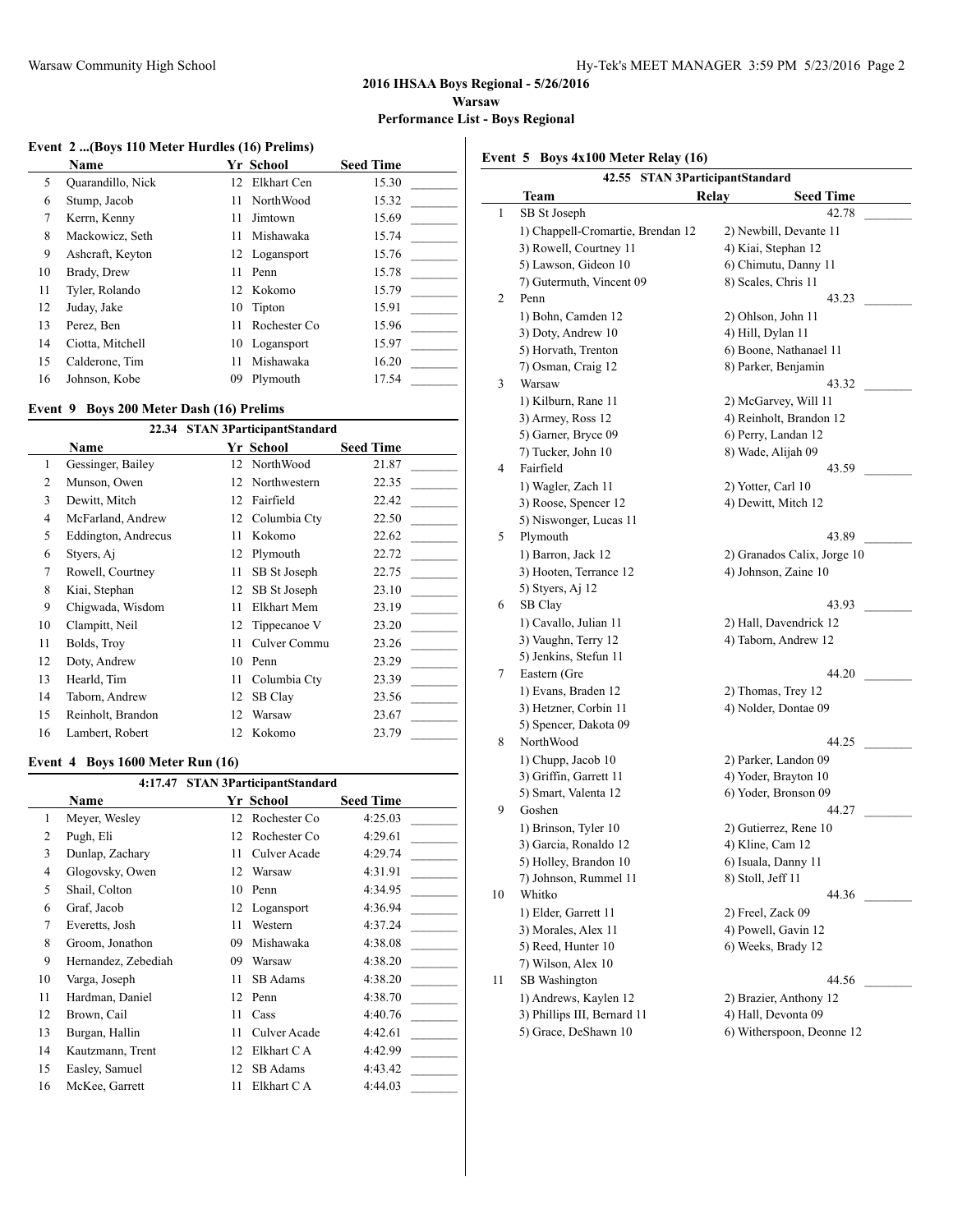## **2016 IHSAA Boys Regional - 5/26/2016 Warsaw**

**Performance List - Boys Regional**  $\overline{\phantom{a}}$ 

## **Event 5 ...(Boys 4x100 Meter Relay (16))**

| Team                   | Relay | <b>Seed Time</b>              |
|------------------------|-------|-------------------------------|
| Elkhart Mem            |       | 44.70                         |
| 1) Goodman, Andrew 10  |       | 2) Owens, Corieon 09          |
| 3) Chigwada, Wisdom 11 |       | 4) Peals, Curtis 09           |
| 5) Hupp, Nathan 10     |       | 6) Lipsey, Marcus 12          |
| 7) Peek, Gene 12       |       | 8) Williams, Ras 10           |
| Elkhart Cen            |       | 44.75                         |
| 1) Sisomphou, Max 10   |       | 2) Webb, J T 11               |
| 3) Bowers, Lincoln 12  |       | 4) Hart, Tre'von 11           |
| 5) Harris, Josh 10     |       | 6) Johnson, Deante 09         |
| 7) Pearson, Kyran 09   |       | 8) Quarandillo, Nick 12       |
| Western                |       | 44.84                         |
| 1) Beard, Mica 11      |       | 2) Beard, Zhe'don 10          |
| 3) Park, Min 12        |       | 4) Newman, Alex 10            |
| 5) Graves, Elijah 10   |       | 6) Mims, Coby 10              |
| 7) Coleman, Josh 09    |       | 8) Calvin, Quaylen 11         |
| Kokomo                 |       | 44.89                         |
| 1) Nieto, Joseph 10    |       | 2) Nash, Andra 09             |
| 3) Lambert, Robert 12  |       | 4) Tyler, Rolando 12          |
| 5) Jones, Aion 10      |       | 6) Armstrong, Terrence 11     |
| 7) Shelly, Tyler 10    |       | 8) Martinez Bertran, Josep 12 |
| Tippecanoe V           |       | 45.00                         |
| 1) Clampitt, Neil 12   |       | 2) Fields, Jon 11             |
| 3) Good, Gavin 10      |       | 4) Parker, Dakota 10          |
|                        |       |                               |

#### **Event 6 Boys 400 Meter Dash (16)**

| 49.37 STAN 3ParticipantStandard |                      |    |              |                  |
|---------------------------------|----------------------|----|--------------|------------------|
|                                 | Name                 |    | Yr School    | <b>Seed Time</b> |
| 1                               | McFarland, Andrew    | 12 | Columbia Ctv | 48.34            |
| $\overline{c}$                  | Munson, Owen         | 12 | Northwestern | 49.56            |
| 3                               | Zuercher, Ben        | 11 | Northridge   | 49.74            |
| 4                               | Gessinger, Bailey    | 12 | NorthWood    | 50.12            |
| 5                               | Toliver, Milton      | 10 | SB Adams     | 50.25            |
| 6                               | Otiato, Max          | 12 | SB St Joseph | 50.43            |
| 7                               | Dixon, Cambrin       | 12 | SB Adams     | 50.91            |
| 8                               | Breden, Jason        | 12 | LaVille      | 51.04            |
| 9                               | Griffin, Garrett     | 11 | NorthWood    | 51.56            |
| 10                              | Larsh, Tristan       | 10 | Warsaw       | 51.91            |
| 11                              | Gomez, Jonathan      | 11 | Concord      | 52.06            |
| 12                              | Sharp, Ethan         | 12 | Kokomo       | 52.11            |
| 13                              | Klockow, Grant       | 11 | Bremen       | 52.26            |
| 14                              | Wilken, Marcus       | 12 | North Miami  | 53.34            |
| 15                              | Henderson, Santiagoo | 12 | Caston       | 53.68            |
| 16                              | Grimaldo, Oscar      | 09 | Logansport   | 53.79            |

#### **Event 7 Boys 300 Meter Hurdles (16)**

|   | 38.82 STAN 3ParticipantStandard |     |                  |                  |  |  |
|---|---------------------------------|-----|------------------|------------------|--|--|
|   | <b>Name</b>                     |     | <b>Yr School</b> | <b>Seed Time</b> |  |  |
|   | Armey, Ross                     | 12. | Warsaw           | 39.17            |  |  |
| 2 | Parker, Derek                   |     | 12 NorthWood     | 39.42            |  |  |
| 3 | Sanchez, Josuel                 | 11  | Goshen           | 39.98            |  |  |
| 4 | Mott, Bailey                    | 11  | Penn             | 40.49            |  |  |
| 5 | Dessing, Cameron                | 12. | Western          | 40.77            |  |  |
| 6 | Garcia, Ronaldo                 | 12. | Goshen           | 41.25            |  |  |
|   | Bess, Chase                     | 12  | Tipton           | 41.29            |  |  |

| 8  | Calderone, Tim     | 11 | Mishawaka     | 41.77 |  |
|----|--------------------|----|---------------|-------|--|
| 9  | Weeks, Brady       | 12 | Whitko        | 41.98 |  |
| 10 | Lacey, Brent       | 11 | SB Adams      | 42.07 |  |
| 11 | Weaver, Nathan     |    | 11 Northridge | 42.15 |  |
| 12 | Ashcraft, Keyton   |    | 12 Logansport | 42.17 |  |
| 13 | Griner, Luke       | 09 | Wawasee       | 42.18 |  |
| 14 | Vasquez, Christian | 10 | Mishawaka     | 42.22 |  |
| 15 | Ebbinghouse, Shad  | 10 | Whitko        | 43.26 |  |
| 16 | Perez, Ben         | 11 | Rochester Co  | 43.52 |  |
|    |                    |    |               |       |  |

## **Event 8 Boys 800 Meter Run (16)**

| 1:55.36 STAN 3ParticipantStandard |                    |    |                 |                  |
|-----------------------------------|--------------------|----|-----------------|------------------|
|                                   | Name               |    | Yr School       | <b>Seed Time</b> |
| 1                                 | Meyer, Wesley      | 12 | Rochester Co    | 1:56.24          |
| $\overline{2}$                    | Pursch, Shane      | 10 | Culver Acade    | 1:57.00          |
| 3                                 | Willard, Brady     | 11 | Fairfield       | 1:58.58          |
| 4                                 | Blyly, Nathan      | 11 | Northridge      | 1:58.97          |
| 5                                 | Price, Ryan        | 12 | NorthWood       | 2:00.37          |
| 6                                 | Cole, Nathan       | 12 | Peru            | 2:02.03          |
| 7                                 | Shaffer, Isaac     |    | 12 Cass         | 2:02.26          |
| 8                                 | Shail, Colton      | 10 | Penn            | 2:02.95          |
| 9                                 | Radvansky, Grayson | 12 | SB St Joseph    | 2:04.47          |
| 10                                | Dietzel, Tyler     | 11 | Maconaquah      | 2:05.03          |
| 11                                | Thomas, Errol      | 10 | <b>SB Rilev</b> | 2:05.03          |
| 12                                | Macdonald, Jacob   | 12 | Mishawaka       | 2:05.66          |
| 13                                | Miller, Sylvanus   | 11 | Fairfield       | 2:06.01          |
| 14                                | Matteson, Jacob    | 11 | Columbia Cty    | 2:06.19          |
| 15                                | Thompson, Trent    | 11 | Warsaw          | 2:06.24          |
| 16                                | Krupp, Brian       | 11 | Culver Acade    | 2:07.32          |

## **Event 10 Boys 3200 Meter Run (16)**

|    | 9:17.52 STAN 3ParticipantStandard |    |                 |                  |  |
|----|-----------------------------------|----|-----------------|------------------|--|
|    | <b>Name</b>                       |    | Yr School       | <b>Seed Time</b> |  |
| 1  | Miller, Landon                    | 11 | Fairfield       | 9:33.99          |  |
| 2  | Rohr, Thomas                      | 10 | Manchester      | 9:45.25          |  |
| 3  | Pugh, Eli                         | 12 | Rochester Co    | 9:54.57          |  |
| 4  | Glogovsky, Owen                   | 12 | Warsaw          | 9:58.49          |  |
| 5  | Rans, Mitchell                    | 09 | Caston          | 10:02.04         |  |
| 6  | Howett, Lucas                     | 10 | Warsaw          | 10:03.96         |  |
| 7  | Korkos, Harrison                  | 11 | Rochester Co    | 10:05.93         |  |
| 8  | Escamilla, Salvador               | 11 | Concord         | 10:07.29         |  |
| 9  | Schrock, Mitchell                 | 12 | Northridge      | 10:07.73         |  |
| 10 | Groom, Jonathon                   | 09 | Mishawaka       | 10:07.91         |  |
| 11 | Sandt, Conner                     | 12 | Northridge      | 10:08.55         |  |
| 12 | Charles, Cory                     | 11 | <b>SB</b> Riley | 10:10.29         |  |
| 13 | Baker, Isaac                      | 09 | <b>SB</b> Riley | 10:10.93         |  |
| 14 | Everetts, Josh                    | 11 | Western         | 10:15.59         |  |
| 15 | Brown, Cail                       | 11 | Cass            | 10:31.00         |  |
| 16 | Graf, Jacob                       | 12 | Logansport      | 10:39.44         |  |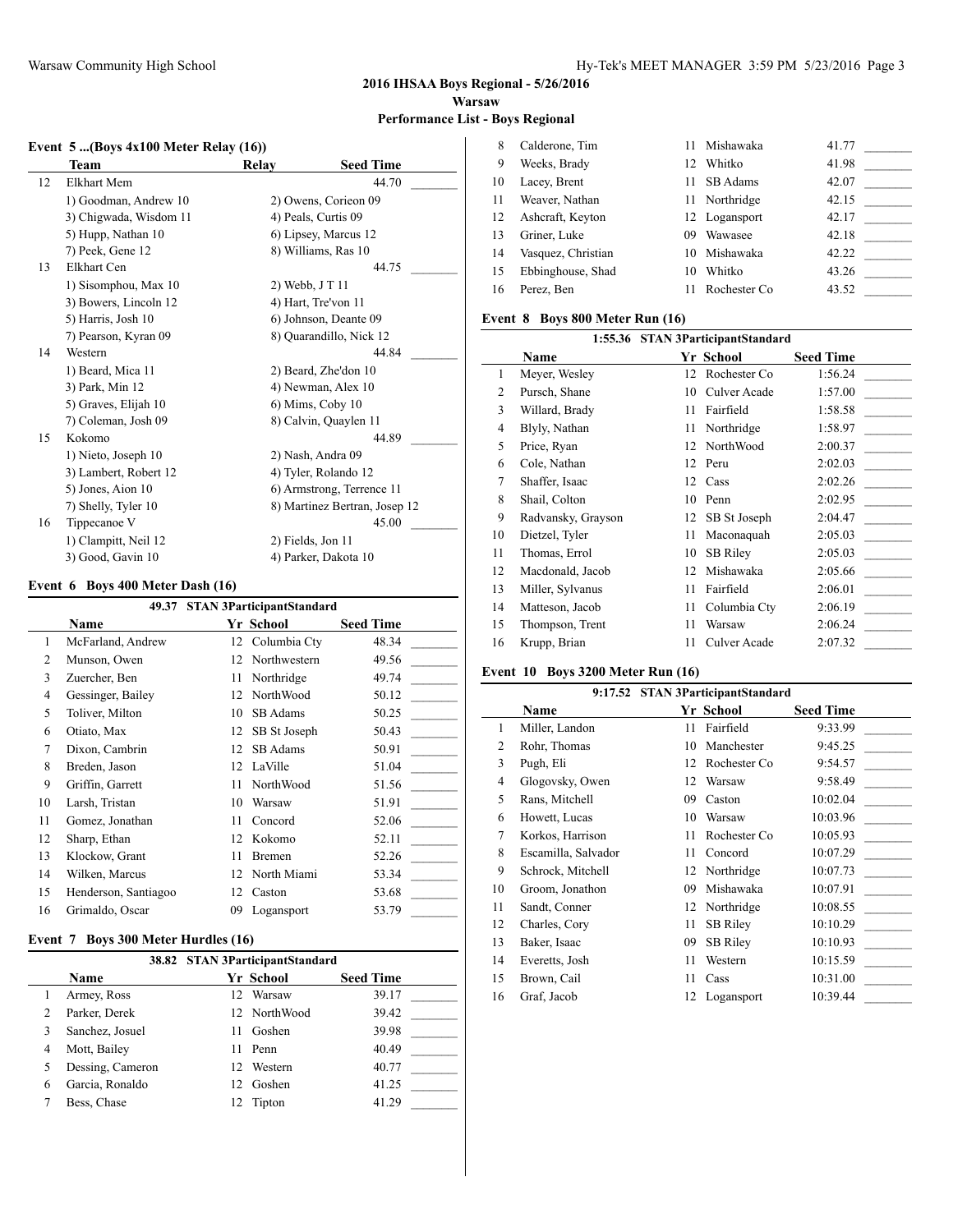**2016 IHSAA Boys Regional - 5/26/2016 Warsaw Performance List - Boys Regional**

#### **Event 11 Boys 4x400 Meter Relay (16)**

| 3:20.92 STAN 3ParticipantStandard |                                             |
|-----------------------------------|---------------------------------------------|
| Team<br>NorthWood                 | <b>Relay</b><br><b>Seed Time</b><br>3:25.49 |
|                                   |                                             |
| 1) Yoder, Brayton 10              | 2) Price, Ryan 12                           |
| 3) Griffin, Garrett 11            | 4) Gessinger, Bailey 12                     |
| 5) Parker, Landon 09              | 6) Parker, Derek 12                         |
| 2<br>SB St Joseph                 | 3:26.21                                     |
| 1) Chappell-Cromartie, Brendan 12 | 2) Gutermuth, Vincent 09                    |
| 3) Kiai, Stephan 12               | 4) Otiato, Max 12                           |
| 5) Radvansky, Grayson 12          | 6) Roth, Sam 12                             |
| 7) Rowell, Courtney 11            | 8) Scales, Chris 11                         |
| SB Adams                          | 3:26.84                                     |
| 1) Anderson, Jameer 11            | 2) Dixon, Cambrin 12                        |
| 3) Lacey, Brent 11                | 4) Nyirongo, Moses 12                       |
| 5) Toliver, Milton 10             | 6) Wadley, Brandon 12                       |
| Warsaw                            | 3:27.28                                     |
| 1) Larsh, Tristan 10              | 2) Perry, Landan 12                         |
| 3) Kilburn, Rane 11               |                                             |
| 5) Harrison, Bishop 11            | 6) Hickerson, Thomas 12                     |
| 7) Miller, Nathan 12              | 8) Perry, Leytan 10                         |
| Columbia Cty                      | 3:28.76                                     |
| 1) Jordan, Ryan 11                | 2) Hearld, Tim 11                           |
| 3) Judd, Noah 10                  | 4) McFarland, Andrew 12                     |
| 5) Emrick, Gage 12                | 6) Gatchell, Trefor 11                      |
| Northridge                        | 3:29.20                                     |
| 1) Kauffman, Andy 11              | 2) Blyly, Nathan 11                         |
| 3) Lackey, Jacob 11               | 4) Kauffman, Christian 10                   |
|                                   | 6) Thompson, Brandon 11                     |
| 7) Weaver, Nathan 11              |                                             |
| Goshen                            | 3:29.21                                     |
| 1) Grewe, Jacob 11                |                                             |
|                                   | 2) Sanchez, Josuel 11                       |
| 3) Johnson, Rummel 11             | 4) Kline, Cam 12                            |
| 5) Holley, Brandon 10             | 6) Isuala, Danny 11                         |
|                                   | 8) Yoder, Brockton 10                       |
| Elkhart Cen                       | 3:30.56                                     |
| 1) Perez, Luis 10                 | 2) Deshone, Adam 12                         |
| 3) Delks, Adam 10                 | 4) Vance, Brian 12                          |
| 5) Pearson, Kyran 09              | 6) Ouarandillo, Nick 12                     |
| 7) Soto, Elias 09                 | 8) Stalker, Spencer 09                      |
| 9<br>Concord                      | 3:31.85                                     |
| 1) Fuentes, Andrew 12             | 2) Eash, Dakota 12                          |
| 3) Gomez, Jonathan 11             | 4) Bean, Dimyon 12                          |
| 5) Conder, Nathan 11              | 6) Herrera, Luis 10                         |
| 7) Moon, Harold 09                | 8) Riley, Shakim 10                         |
| Plymouth                          | 3:32.29                                     |
| 1) Barron, Jack 12                | 2) Granados Calix, Jorge 10                 |
| 3) Grimmett, Trevor 11            | 4) Hooten, Terrance 12                      |
| 5) Styers, Aj 12                  |                                             |
| Tippecanoe V                      | 3:33.37                                     |
| 1) Clampitt, Neil 12              | 2) Good, Gavin 10                           |
| 3) Merley, Shay 12                | 4) Mikel, Jared 11                          |
| 5) Parker, Dakota 10              | 6) Walter, Carl 12                          |
|                                   |                                             |

| 12 | Kokomo                     | 3:33.74                       |
|----|----------------------------|-------------------------------|
|    | 1) Wallace, Julian 09      | 2) Pearce, Colten 12          |
|    | 3) Sharp, Ethan 12         | 4) McHaney, Max 11            |
|    | 5) Jones, Aion 10          | 6) Martinez Bertran, Josep 12 |
|    | 7) Shelly, Tyler 10        | 8) Eddington, Andrecus 11     |
| 13 | Culver Acade               | 3:34.79                       |
|    | 1) Dunlap, Zachary 11      | 2) Hibbard, John Michael 11   |
|    | 3) Krupp, Alexander 12     | 4) Mosley, Howard 09          |
|    | 5) Ndukwu, Chima 12        | 6) Park, Jungwoo 10           |
|    | 7) Pursch, Shane 10        | 8) Rich, Jackson 11           |
| 14 | Northwestern               | 3:35.17                       |
|    | $1)$ Johns, Joe $10$       | 2) Hutchins, Spencer 11       |
|    | 3) Mast, Joe 11            | 4) Munson, Owen 12            |
|    | 5) Grover, Layton 09       | 6) Chou, Brayden 11           |
|    | 7) O'Donnell, Christian 11 | 8) Storie, Brennan 10         |
| 15 | Penn                       | 3:35.17                       |
|    | 1) Bohn, Camden 12         | 2) Cook, Elijah 11            |
|    | 3) Drinkall, Evan 12       | 4) Hill, Dylan 11             |
|    | 5) Miller, Grant 12        | 6) Mott, Bailey 11            |
|    | 7) Ohlson, John 11         | 8) Shail, Colton 10           |
| 16 | Logansport                 | 3:37.04                       |
|    | 1) Gaby, Tate 11           | 2) DeHaven, Hunter 11         |
|    | 3) Grimaldo, Oscar 09      | 4) Graf, Jacob 12             |
|    | 5) Ashcraft, Keyton 12     | 6) Bullard, Ryan 11           |
|    | 7) Servin, David 12        | 8) Vasquez, Jair 12           |
|    |                            |                               |

#### **Event 12 Boys High Jump (21)**

|                | 6-04.00 STAN 3ParticipantStandard |    |              |                                         |  |  |
|----------------|-----------------------------------|----|--------------|-----------------------------------------|--|--|
|                | <b>Name</b>                       |    | Yr School    | <b>Seed Mark</b>                        |  |  |
| $\mathbf{1}$   | Patterson, Nate                   | 10 | Plymouth     | $6 - 10.00$                             |  |  |
| $\overline{2}$ | Johnson, Rummel                   | 11 | Goshen       | $6 - 04.00$                             |  |  |
| 3              | Pawlak, Sam                       | 11 | Jimtown      | 6-03.00<br><b>Contract Contract</b>     |  |  |
| 4              | Wakes, Devin                      | 11 | Mishawaka    | 6-03.00                                 |  |  |
| 5              | Gambrell, Malik                   | 11 | Penn         | $6 - 02.00$<br><b>Contract Contract</b> |  |  |
| 6              | Wilson, Luke                      | 12 | Warsaw       | 6-01.00                                 |  |  |
| 7              | Riley, Brockmeyer                 | 12 | Warsaw       | 6-01.00                                 |  |  |
| 8              | Foster, Jason                     | 12 | Mishawaka    | $6 - 00.00$                             |  |  |
| 9              | Davis, Isaiah                     | 09 | Manchester   | $6 - 00.00$                             |  |  |
| 10             | Lester, Jonah                     | 11 | Peru         | $6 - 00.00$                             |  |  |
| 11             | McCown, Matthew                   | 11 | Penn         | $6 - 00.00$                             |  |  |
| 12             | Eddleman, Reid                    | 12 | Madison-Gran | $5 - 10.00$                             |  |  |
| 13             | Streeter, Eric                    | 12 | SB Adams     | 5-10.00                                 |  |  |
| 14             | Myers, Simon                      | 10 | Goshen       | $5-10.00$                               |  |  |
| 15             | Hearld, Tim                       | 11 | Columbia Ctv | $5-10.00$                               |  |  |
| 16             | Yoder, Bronson                    | 09 | NorthWood    | $5-10.00$                               |  |  |
| 17             | Scharpenberg, Alexander           | 09 | Columbia Ctv | 5-10.00                                 |  |  |
| 18             | Edwards, Tycory                   | 09 | Elkhart Cen  | 5-10.00                                 |  |  |
| 19             | Patty, Jeremy                     | 12 | Pioneer      | 5-08.00                                 |  |  |
| 20             | Freel, Zack                       | 09 | Whitko       | 5-08.00                                 |  |  |
| 21             | Mast, Joe                         | 11 | Northwestern | 5-08.00                                 |  |  |

## **Event 13 Boys Long Jump (16) Prelims**

|   |                   | 22-04.75 STAN 3ParticipantStandard |              |                  |  |
|---|-------------------|------------------------------------|--------------|------------------|--|
|   | Name              |                                    | Yr School    | <b>Seed Mark</b> |  |
|   | Dewitt, Mitch     |                                    | 12 Fairfield | 22-05.00         |  |
| 2 | Hickerson, Thomas |                                    | 12 Warsaw    | 21-05.00         |  |